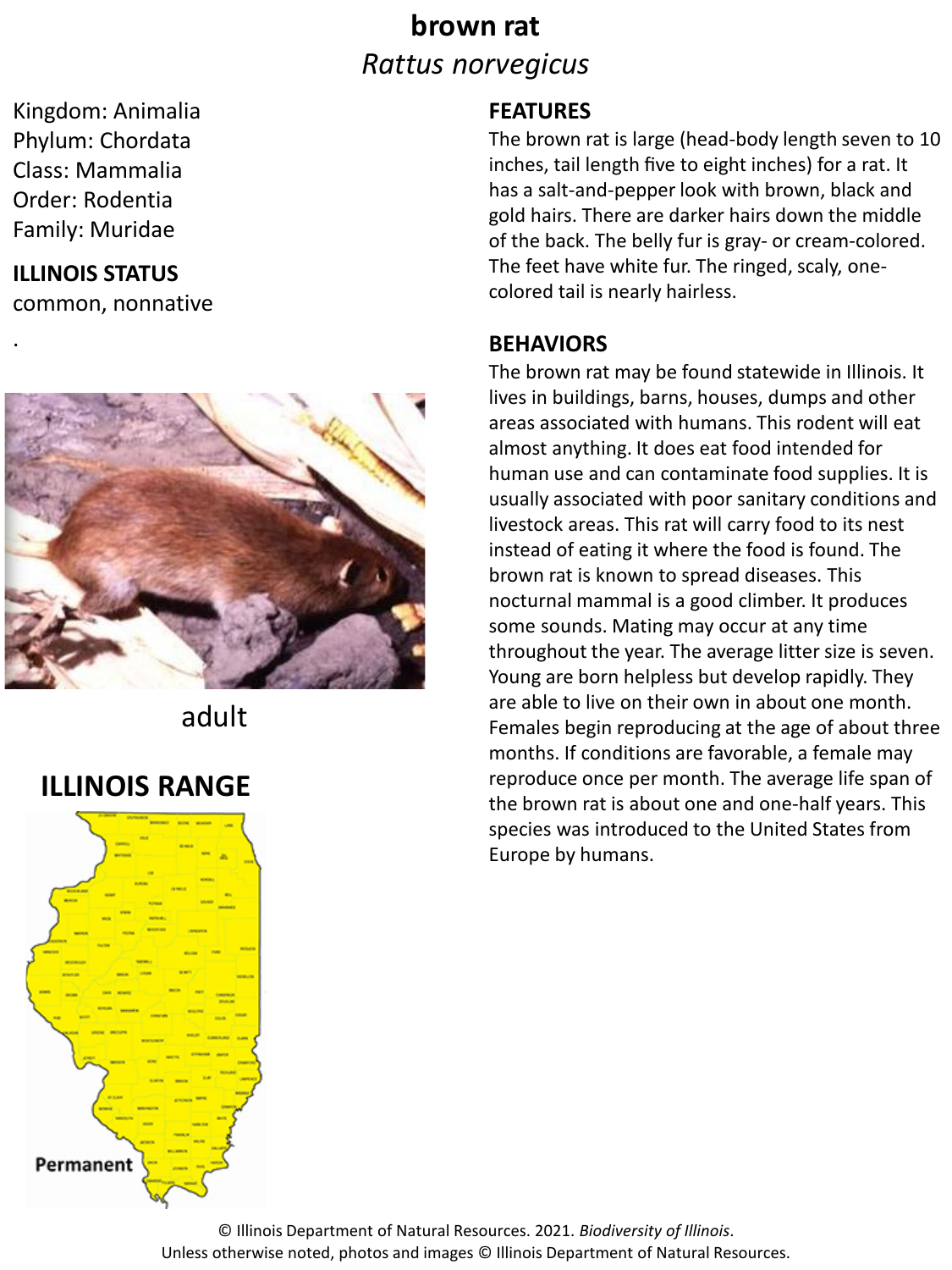

© Illinois Department of Natural Resources. 2021. *Biodiversity of Illinois*. Unless otherwise noted, photos and images © Illinois Department of Natural Resources.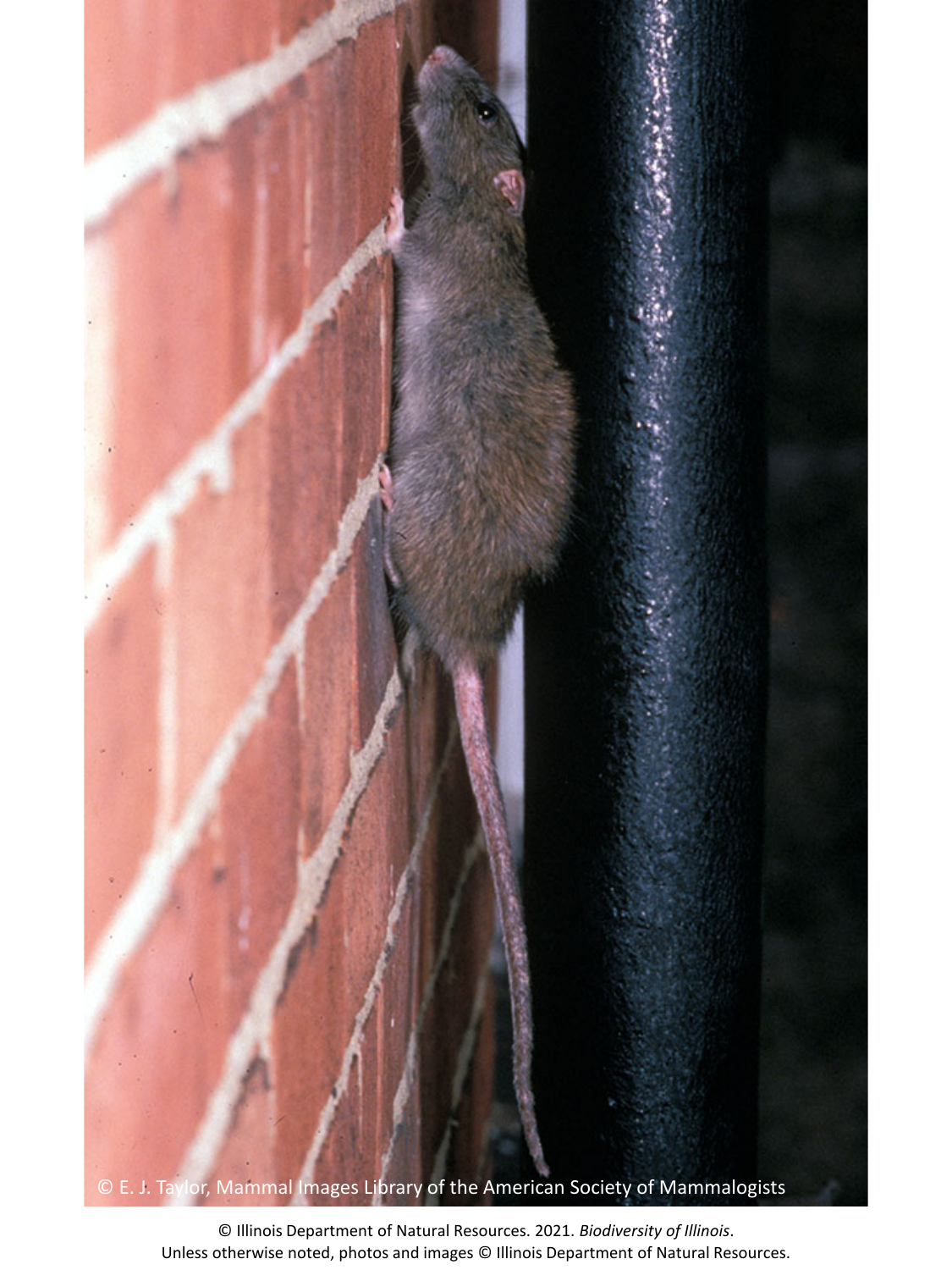

© E. J. Taylor, Mammal Images Library of the American Society of Mammalogists



© Illinois Department of Natural Resources. 2021. *Biodiversity of Illinois*. Unless otherwise noted, photos and images © Illinois Department of Natural Resources.